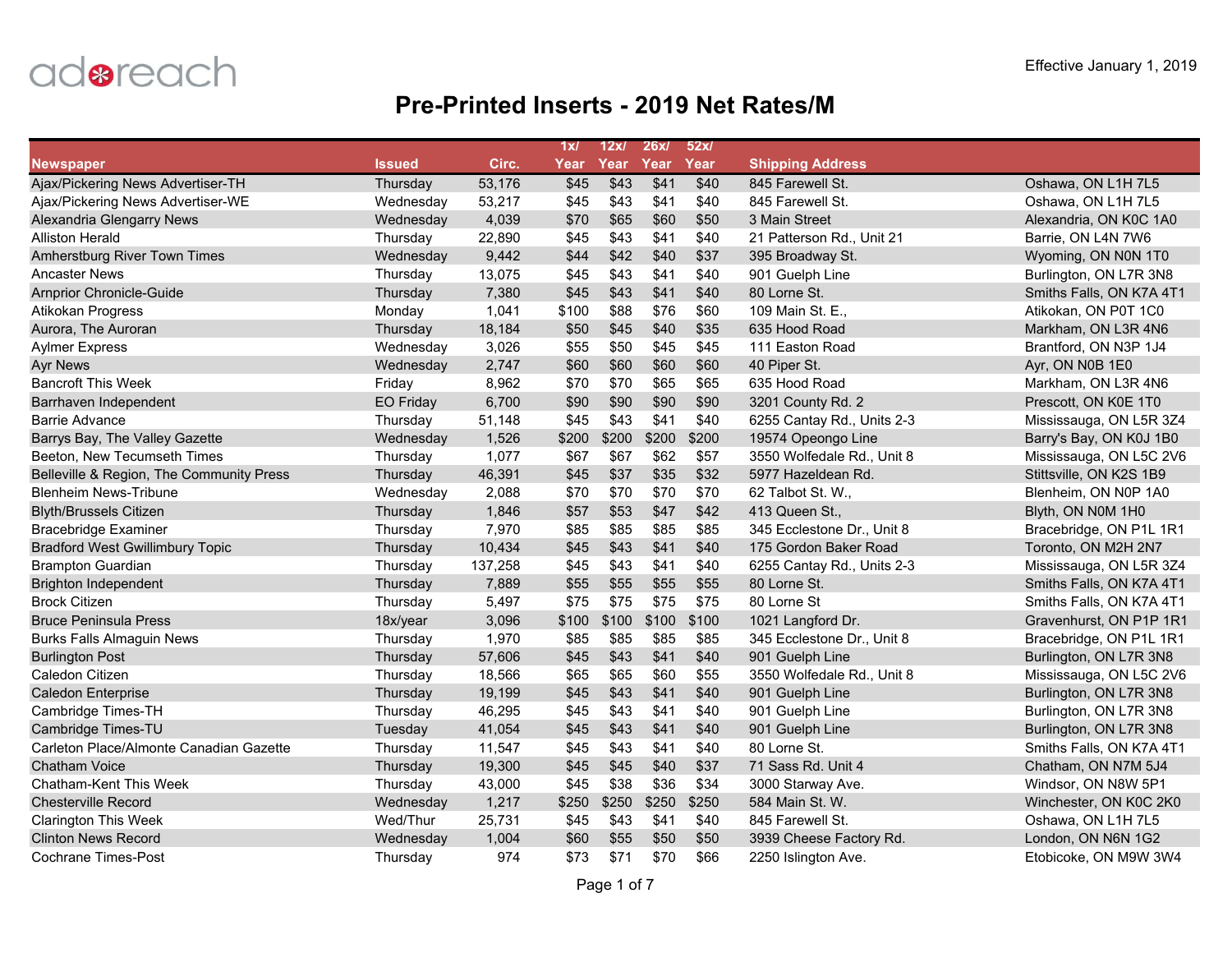

|                                            |               |        | 1x/   | 12x   | 26x/  | 52x/  |                                         |                          |
|--------------------------------------------|---------------|--------|-------|-------|-------|-------|-----------------------------------------|--------------------------|
| <b>Newspaper</b>                           | <b>Issued</b> | Circ.  | Year  | Year  | Year  | Year  | <b>Shipping Address</b>                 |                          |
| <b>Collingwood Connection</b>              | Thursday      | 11,586 | \$45  | \$43  | \$41  | \$40  | 21 Patterson Rd., Unit 21               | Barrie, ON L4N 7W6       |
| <b>Cornwall Seaway News</b>                | Wednesday     | 36,541 | \$55  | \$55  | \$55  | \$55  | 830 Campbell St.                        | Cornwall, ON K6H 6L7     |
| Creemore Echo                              | Friday        | 3,896  | \$85  | \$85  | \$85  | \$85  | 3550 Wolfedale Rd.                      | Mississauga, ON L5C 2V6  |
| Deep River North Renfrew Times             | Wednesday     | 1,550  | \$120 | \$120 | \$120 | \$120 | 1 Langford Dr.                          | Bracebridge, ON P1L 1V2  |
| Delhi News Record                          | Thursday      | 3,200  | \$56  | \$54  | \$52  | \$49  | 3000 Starway Ave.                       | Windsor, ON N8W 5P1      |
| Dorchester Signpost                        | Wednesday     | 1,428  | \$85  | \$85  | \$85  | \$85  | 111 Easton Road                         | Brantford, ON N3P 1J4    |
| <b>Drayton Community News</b>              | Thursday      | 5,051  | \$60  | \$60  | \$55  | \$55  | 905 Gartshore St.                       | Fergus, ON N1M 2W8       |
| Dryden Observer/Red Lake Northern Sun News | Wednesday     | 2,538  | \$77  | \$65  | \$60  | \$54  | 1700 Church Ave., West Loading Dock, #4 | Winnipeg, MB R2X 3A2     |
| <b>Dundalk Herald</b>                      | Wednesday     | 1,443  | \$90  | \$90  | \$90  | \$90  | 260 Main St. E.                         | Dundalk, ON N0C 1B0      |
| <b>Dundas Star News</b>                    | Thursday      | 14,638 | \$45  | \$43  | \$41  | \$40  | 901 Guelph Line                         | Burlington, ON L7R 3N8   |
| <b>East Gwillimbury Express</b>            | Thursday      | 7,259  | \$45  | \$43  | \$41  | \$40  | 175 Gordon Baker Road                   | Toronto, ON M2H 2N7      |
| East York-Beach Neighbourhood Voice        | Thursday      | 45,704 | \$45  | \$43  | \$41  | \$40  | 175 Gordon Baker Road                   | Toronto, ON M2H 2N7      |
| <b>Eganville Leader</b>                    | Wednesday     | 5,652  | \$150 | \$150 | \$150 | \$150 | 150 John Street                         | Eganville, ON K0J 1T0    |
| <b>Elliot Lake The Standard</b>            | Thursday      | 2,135  | \$66  | \$61  | \$61  | \$56  | 2250 Islington Ave.                     | Etobicoke, ON M9W 3W4    |
| <b>Elmira Woolwich Observer</b>            | Thursday      | 14,866 | \$65  | \$65  | \$65  | \$65  | 44 Frid Street                          | Hamilton, ON L8N 3G3     |
| <b>Elmvale Springwater News</b>            | EO Thur       | 17,597 | \$70  | \$70  | \$70  | \$70  | 9 Glenview Avenue                       | Elmvale, ON L0L 1P0      |
| Espanola Mid-North Monitor                 | Thursday      | 793    | \$66  | \$61  | \$56  | \$51  | 2250 Islington Ave.                     | Etobicoke, ON M9W 3W4    |
| <b>Essex Free Press</b>                    | Thursday      | 9,950  | \$70  | \$70  | \$60  | \$60  | 16 Centre Street                        | Essex, ON N8M 1N9        |
| Etobicoke Guardian                         | Thursday      | 67,721 | \$45  | \$43  | \$41  | \$40  | 175 Gordon Baker Road                   | Toronto, ON M2H 2N7      |
| Exeter Lakeshore Times-Advance             | Wednesday     | 2,871  | \$75  | \$75  | \$75  | \$75  | 3939 Cheese Factory Rd.                 | London, ON N6N 1G2       |
| Exeter Lakeshore Weekender Times-Advance   | Thursday      | 11,324 | \$75  | \$75  | \$75  | \$75  | 3939 Cheese Factory Rd.                 | London, ON N6N 1G2       |
| Fergus Wellington Advertiser               | Thursday      | 40,151 | \$60  | \$49  | \$45  | \$43  | 905 Gartshore St.                       | Fergus, ON N1M 2W8       |
| <b>Flesherton Advance</b>                  | Wednesday     | 1,221  | \$90  | \$90  | \$90  | \$90  | 260 Main St. E.                         | Dundalk, ON N0C 1B0      |
| Forest/Watford Standard Guide-Advocate     | Thursday      | 1,466  | \$120 | \$110 | \$90  | \$85  | 395 Broadway St.                        | Wyoming, ON N0N 1T0      |
| <b>Fort Frances Times</b>                  | Wednesday     | 3,059  | \$115 | \$115 | \$115 | \$110 | 116 First Street East                   | Fort Frances, ON P9A 1K2 |
| <b>Frontenac News</b>                      | Thursday      | 12,241 | \$60  | \$60  | \$60  | \$60  | 1095 Garrett Street                     | Sharbot Lake, ON K0H 2P0 |
| Gananoque Reporter                         | Thursday      | 6,452  | \$51  | \$46  | \$41  | \$36  | 2250 Islington Ave                      | Etobicoke, ON M9W 3W4    |
| Georgetown/Acton Ind. Free Press           | Thursday      | 23,583 | \$45  | \$43  | \$41  | \$40  | 901 Guelph Line                         | Burlington, ON L7R 3N8   |
| Georgina Advocate                          | Thursday      | 16,877 | \$45  | \$43  | \$41  | \$40  | 175 Gordon Baker Road                   | Toronto, ON M2H 2N7      |
| <b>Geraldton Times Star</b>                | Wednesday     | 489    | \$140 | \$105 | \$90  | \$80  | 401 Main St.                            | Geraldton, ON P0T 1M0    |
| <b>Glanbrook Gazette</b>                   | Thursday      | 9,194  | \$45  | \$43  | \$41  | \$40  | 901 Guelph Line                         | Burlington, ON L7R 3N8   |
| Goderich Signal-Star                       | Wednesday     | 2,744  | \$60  | \$55  | \$50  | \$45  | 3939 Cheese Factory Rd.                 | London, ON N6N 1G2       |
| <b>Gravenhurst Banner</b>                  | Thursday      | 5,412  | \$85  | \$85  | \$85  | \$85  | 345 Ecclestone Dr., Unit 8              | Bracebridge, ON P1L 1R1  |
| Grey Bruce This Week                       | Thursday      | 29,783 | \$63  | \$60  | \$57  | \$55  | 2250 Islington Ave.                     | Etobicoke, ON M9W 3W4    |
| Grimsby/Lincoln/West Lincoln NewsNow       | Thursday      | 25,116 | \$35  | \$35  | \$35  | \$35  | 270 Station St.                         | Smithville, ON L0R 2A0   |
| Guelph Mercury Tribune-TH                  | Thursday      | 43,257 | \$45  | \$43  | \$41  | \$40  | 901 Guelph Line                         | Burlington, ON L7R 3N8   |
| <b>Guelph Mercury Tribune-TU</b>           | Tuesday       | 38,508 | \$45  | \$43  | \$41  | \$40  | 901 Guelph Line                         | Burlington, ON L7R 3N8   |
| Haldimand County, Haldimand Press          | Thursday      | 3,326  | \$80  | \$60  | \$50  | \$50  | 395 Broadway St.                        | Wyoming, ON N0N 1T0      |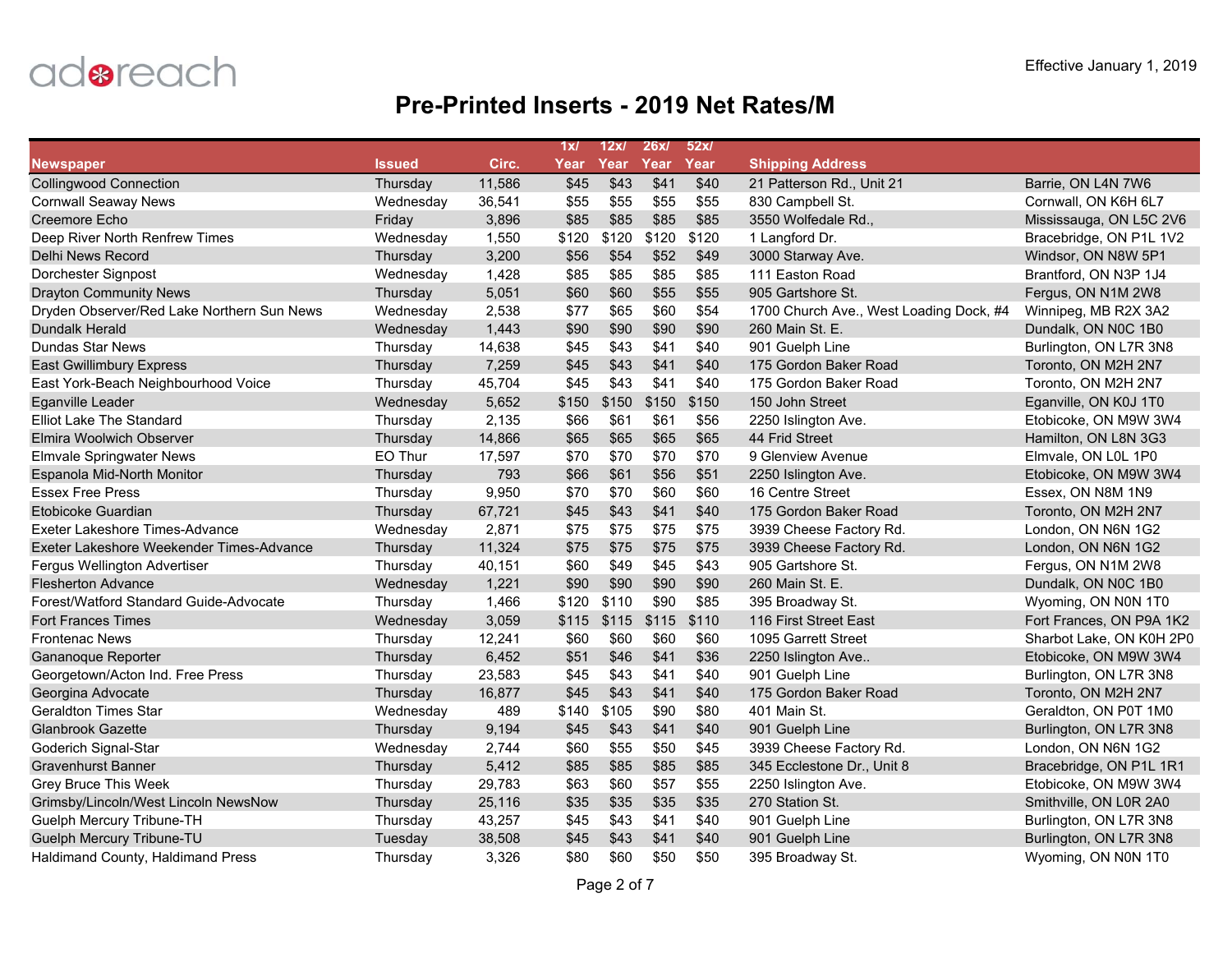

|                                               |                  |         | 1x/   | 12x   | 26x/  | 52x/  |                                         |                            |
|-----------------------------------------------|------------------|---------|-------|-------|-------|-------|-----------------------------------------|----------------------------|
| <b>Newspaper</b>                              | Issued           | Circ.   | Year  | Year  | Year  | Year  | <b>Shipping Address</b>                 |                            |
| Haldimand County, The Sachem                  | Thursday         | 21,943  | \$45  | \$43  | \$41  | \$40  | 901 Guelph Line                         | Burlington, ON L7R 3N8     |
| Haliburton County Life                        | Thursday         | 6,372   | \$70  | \$70  | \$65  | \$65  | 635 Hood Road                           | Markham, ON L3R 4N6        |
| <b>Haliburton Highlander</b>                  | Thursday         | 8,798   | \$70  | \$70  | \$70  | \$70  | 1 Langford Dr.                          | Bracebridge, ON P1L 1V2    |
| <b>Hamilton Mountain News</b>                 | Thursday         | 49,497  | \$45  | \$43  | \$41  | \$40  | 901 Guelph Line                         | Burlington, ON L7R 3N8     |
| Hamilton/Burlington Bay Observer              | Monthly          | 28,246  | \$73  | \$73  | \$73  | \$73  | 3550 Wolfdale Rd., Unit 8, 9, 10        | Mississauga, ON L5C 2V6    |
| Hanover, The Post                             | Thursday         | 15,588  | \$57  | \$48  | \$46  | \$43  | 2250 Islington Ave.                     | Etobicoke, ON M9W 3W4      |
| <b>Harrow News</b>                            | Tuesday          | 1,221   | \$70  | \$70  | \$65  | \$60  | 5 King St. W.                           | Harrow, ON N0R 1G0         |
| Hornepayne Wicksteed Weekly                   | Wednesday        | 200     | \$50  | \$50  | \$50  | \$50  | 143 Front St.                           | Hornepayne, ON P0M 1Z0     |
| <b>Huntsville Forester</b>                    | Thursday         | 9,443   | \$85  | \$85  | \$85  | \$85  | 345 Ecclestone Dr., Unit 8              | Bracebridge, ON P1L 1R1    |
| Innisfil Journal                              | Thursday         | 11,849  | \$45  | \$43  | \$41  | \$40  | 6255 Cantay Rd., Units 2-3              | Mississauga, ON L5R 3Z4    |
| Iroquois Falls Enterprise                     | Thursday         | 1,598   | \$80  | \$80  | \$75  | \$65  | 441 Main Street                         | Iroquois Falls, ON P0K 1G0 |
| Kawartha Lakes This Week                      | Thursday         | 29,432  | \$45  | \$43  | \$41  | \$40  | 80 Lorne St.                            | Smiths Falls, ON K7A 4T1   |
| <b>Kemptville Advance</b>                     | Thursday         | 10,710  | \$45  | \$43  | \$41  | \$40  | 80 Lorne St.                            | Smiths Falls, ON K7A 4T1   |
| Kenora, Lake of the Woods Enterprise          | Thursday         | 7,893   | \$80  | \$76  | \$72  | \$64  | 1700 Church Ave., West Loading Dock, #4 | Winnipeg, MB R2X 3A2       |
| Kincardine Independent                        | Wednesday        | 1,622   | \$70  | \$65  | \$63  | \$60  | 395 Broadway St.                        | Wyoming, ON N0N 1T0        |
| <b>Kincardine News</b>                        | Thursday         | 5,823   | \$64  | \$54  | \$51  | \$50  | 3939 Cheese Factory Rd.                 | London, ON N6N 1G2         |
| <b>King Connection</b>                        | Thursday         | 5,192   | \$45  | \$43  | \$41  | \$40  | 175 Gordon Baker Road                   | Toronto, ON M2H 2N7        |
| King Weekly Sentinel                          | Thursday         | 9,763   | \$50  | \$45  | \$40  | \$35  | 635 Hood Road                           | Markham, ON L3R 4N6        |
| Kingston/Frontenac This Week                  | Thursday         | 48,741  | \$78  | \$48  | \$44  | \$41  | 2250 Islington Ave.                     | Etobicoke, ON M9W 3W4      |
| Kitchener Post                                | Thursday         | 59,793  | \$45  | \$43  | \$41  | \$40  | 44 Frid Street                          | Hamilton, ON L8N 3G3       |
| Lanark Era                                    | Tuesday          | 880     | \$85  | \$85  | \$85  | \$85  | 584 Main St. W.                         | Winchester, ON K0C 2K0     |
| Leamington/Wheatley/Kingsville Southpoint Sun | Wednesday        | 16,300  | \$65  | \$65  | \$65  | \$65  | 395 Broadway St.                        | Wyoming, ON N0N 1T0        |
| Listowel Banner                               | Wednesday        | 1,530   | \$75  | \$75  | \$75  | \$75  | 901 Guelph Line                         | Burlington, ON L7R 3N8     |
| Listowel Independent Plus                     | Thursday         | 23,669  | \$75  | \$75  | \$75  | \$75  | 901 Guelph Line                         | Burlington, ON L7R 3N8     |
| London, The Londoner                          | Thursday         | 140,111 | \$42  | \$39  | \$37  | \$35  | 3939 Cheese Factory Rd.                 | London, ON N6N 1G2         |
| <b>Lucknow Sentinel</b>                       | Wednesday        | 922     | \$60  | \$60  | \$55  | \$55  | 3939 Cheese Factory Rd.                 | London, ON N6N 1G2         |
| <b>Manitoulin Expositor</b>                   | Wednesday        | 4,724   | \$85  | \$85  | \$85  | \$85  | 34 Fir Lane                             | Sudbury, ON P3E 4P2        |
| Manitoulin West Recorder                      | Friday           | 1,167   | \$85  | \$85  | \$85  | \$85  | 34 Fir Lane                             | Sudbury, ON P3E 4P2        |
| <b>Manotick Messenger</b>                     | <b>EO Friday</b> | 9,503   | \$100 | \$100 | \$100 | \$100 | 3201 County Rd. 2                       | Prescott, ON K0E 1T0       |
| <b>Marathon Mercury</b>                       | Tuesday          | 589     | \$72  | \$72  | \$72  | \$60  | 14 Peninsula Rd.                        | Marathon, ON P0T 2E0       |
| Markham Econ. & Sun/Stouffville Sun-Tribune   | Thursday         | 85,072  | \$45  | \$43  | \$41  | \$40  | 175 Gordon Baker Road                   | Toronto, ON M2H 2N7        |
| Markham Economist & Sun                       | Thursday         | 70,998  | \$45  | \$43  | \$41  | \$40  | 175 Gordon Baker Road                   | Toronto, ON M2H 2N7        |
| Meaford Independent - NEW                     | Thursday         | 1,300   | \$70  | \$70  | \$70  | \$70  | 1021 Langford Dr.                       | Gravenhurst, ON P1P 1R1    |
| Middlesex Banner                              | 2nd/4th Wed      | 1,497   | \$117 | \$102 | \$92  | \$82  | 111 Easton Road                         | Brantford, ON N3P 1J4      |
| Midland Penetanguishene Mirror                | Thursday         | 21,612  | \$45  | \$43  | \$41  | \$40  | 21 Patterson Rd., Unit 21               | Barrie, ON L4N 7W6         |
| Mildmay Town & Country Crier                  | Thursday         | 1,312   | \$45  | \$45  | \$45  | \$45  | 100 Elora St.                           | Mildmay, ON N0G 2J0        |
| <b>Millbrook Times</b>                        | Monthly          | 4,100   | \$140 | \$140 | \$140 | \$140 | 1287 Larmer Line                        | Fraserville, ON K0L 1V0    |
| Milton Canadian Champion                      | Thursday         | 32,654  | \$45  | \$43  | \$41  | \$40  | 901 Guelph Line                         | Burlington, ON L7R 3N8     |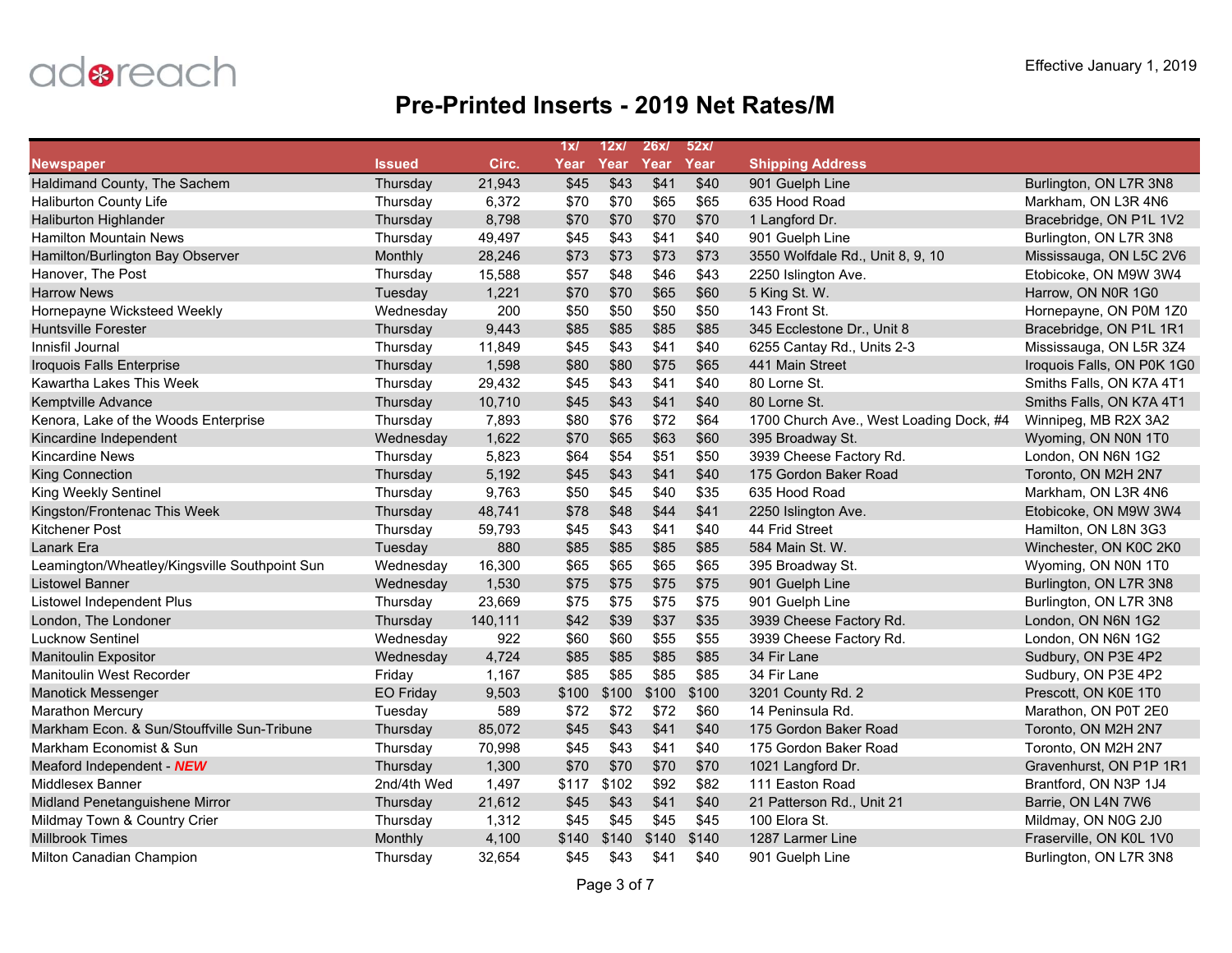

|                                                   |               |         | 1x/   | 12x   | 26x/  | 52x/  |                                  |                          |
|---------------------------------------------------|---------------|---------|-------|-------|-------|-------|----------------------------------|--------------------------|
| <b>Newspaper</b>                                  | <b>Issued</b> | Circ.   | Year  | Year  | Year  | Year  | <b>Shipping Address</b>          |                          |
| Mississauga News                                  | Thursday      | 167,250 | \$45  | \$43  | \$41  | \$40  | 6255 Cantay Rd., Units 2-3       | Mississauga, ON L5R 3Z4  |
| <b>Mitchell Advocate</b>                          | Wednesday     | 1,473   | \$68  | \$68  | \$58  | \$58  | 3939 Cheese Factory Rd.          | London, ON N6N 1G2       |
| Morrisburg Leader                                 | Wednesday     | 1,750   | \$84  | \$74  | \$63  | \$58  | 41 Main Street                   | Morrisburg, ON K0C 1X0   |
| Muskoka, Muskokaregion.com                        | Thursday      | 25,494  | \$85  | \$85  | \$85  | \$85  | 345 Ecclestone Dr., Unit 8       | Bracebirdge, ON P1L 1R1  |
| Napanee Beaver                                    | Thursday      | 15,786  | \$43  | \$38  | \$36  | \$35  | 80 Lorne St.                     | Smiths Falls, ON K7A 4T1 |
| Napanee Guide                                     | Thursday      | 15,022  | \$45  | \$43  | \$41  | \$40  | 2250 Islington Ave.              | Etobicoke, ON M9W 3W4    |
| New Hamburg Independent                           | Wednesday     | 1,525   | \$61  | \$61  | \$61  | \$61  | 901 Guelph Line                  | Burlington, ON L7R 3N8   |
| New Liskeard Temiskaming Speaker-FR               | Friday        | 10,435  | \$68  | \$60  | \$58  | \$55  | 18 Wellington St.                | New Liskeard, ON P0J 1P0 |
| New Liskeard Temiskaming Speaker-WE               | Wednesday     | 2,914   | \$68  | \$60  | \$55  | \$52  | 18 Wellington St.                | New Liskeard, ON P0J 1P0 |
| Newmarket Era/Aurora Banner/E.Gwillimbury Express | Thursday      | 49,595  | \$45  | \$43  | \$41  | \$40  | 175 Gordon Baker Road            | Toronto, ON M2H 2N7      |
| Niagara This Week                                 | Thursday      | 156,928 | \$45  | \$43  | \$41  | \$40  | 901 Guelph Line                  | Burlington, ON L7R 3N8   |
| Nipigon-Red Rock Gazette                          | Tuesday       | 497     | \$120 | \$120 | \$120 | \$120 | 155B Railway Street              | Nipigon, ON P0T 2J0      |
| <b>North York Mirror</b>                          | Thursday      | 90,896  | \$45  | \$43  | \$41  | \$40  | 175 Gordon Baker Road            | Toronto, ON M2H 2N7      |
| Northumberland News                               | Thursday      | 22,338  | \$45  | \$43  | \$41  | \$40  | 845 Farewell St.                 | Oshawa, ON L1H 7L5       |
| <b>Nunavut News/North</b>                         | Monday        | 4,596   | \$140 | \$140 | \$140 | \$140 | 5108 - 50th Street               | Yellowknife, NT X1A 2R1  |
| Oakville Beaver                                   | Thursday      | 53,161  | \$45  | \$43  | \$41  | \$40  | 901 Guelph Line                  | Burlington, ON L7R 3N8   |
| <b>Ohsweken Turtle Island News</b>                | Wednesday     | 15,000  | \$65  | \$60  | \$55  | \$50  | 2208 Chiefswood Rd.              | Ohsweken, ON N0A 1M0     |
| Orangeville Banner                                | Thursday      | 21,802  | \$45  | \$43  | \$41  | \$40  | 901 Guelph Line                  | Burlington, ON L7R 3N8   |
| Orangeville Citizen                               | Thursday      | 18,467  | \$40  | \$38  | \$35  | \$33  | 3550 Wolfedale Rd., Unit 8       | Mississauga, ON L5C 2V6  |
| Orillia Today                                     | Thursday      | 24,512  | \$45  | \$43  | \$41  | \$40  | 6255 Cantay Rd., Units 2-3       | Mississauga, ON L5R 3Z4  |
| <b>Orleans Star</b>                               | EO Thur       | 42,728  | \$47  | \$47  | \$47  | \$47  | 5977 Hazeldean Rd.               | Stittsville, ON K2S 1B9  |
| Orono Weekly Times                                | Wednesday     | 909     | \$236 | \$236 | \$236 | \$236 | 5310 Main Street                 | Orono, ON L0B 1M0        |
| Oshawa Express                                    | Wednesday     | 35,000  | \$70  | \$65  | \$60  | \$50  | 774 Simcoe St. S.                | Oshawa, ON L1H 4K6       |
| Oshawa/Whitby This Week-WE                        | Wednesday     | 74,115  | \$45  | \$43  | \$41  | \$40  | 845 Farewell St.                 | Oshawa, ON L1H 7L5       |
| Oshawa/Whitby/Clarington This Week                | Thursday      | 99,846  | \$45  | \$43  | \$41  | \$40  | 845 Farewell St.                 | Oshawa, ON L1H 7L5       |
| Osh/Whit/Clar.This Wk/Pt. Perry Star              | Thursday      | 111,278 | \$45  | \$43  | \$41  | \$40  | 845 Farewell St.                 | Oshawa, ON L1H 7L5       |
| <b>Ottawa Hill Times</b>                          | Mon/Wed       | 14,732  | \$220 | \$203 | \$187 | \$173 | 130 Adrien-Robert Parc Richelieu | Gatineau, QC J8Y 3S2     |
| Paris Star                                        | Thursday      | 4,910   | \$39  | \$39  | \$35  | \$29  | 2250 Islington Ave.              | Etobicoke, ON M9W 3W4    |
| Parkhill/Glencoe Gazette Transcript & Free Press  | Thursday      | 992     | \$120 | \$110 | \$90  | \$85  | 395 Broadway St.                 | Wyoming, ON N0N 1T0      |
| Parry Sound Beacon Star                           | Friday        | 7,272   | \$85  | \$85  | \$85  | \$85  | 345 Ecclestone Dr., Unit 8       | Bracebridge, ON P1L 1R1  |
| Pelham Voice of Pelham                            | Wednesday     | 6,627   | \$49  | \$49  | \$49  | \$49  | 333 Arvin Ave.                   | Stoney Creek, ON L8E 2M6 |
| <b>Perth Courier</b>                              | Thursday      | 11,828  | \$45  | \$43  | \$41  | \$40  | 80 Lorne St.                     | Smiths Falls, ON K7A 4T1 |
| Peterborough This Week-FR                         | Friday        | 41,715  | \$45  | \$43  | \$41  | \$40  | 80 Lorne St.                     | Smiths Falls, ON K7A 4T1 |
| Peterborough This Week-WE                         | Wednesday     | 42,182  | \$45  | \$43  | \$41  | \$40  | 80 Lorne St.                     | Smiths Falls, ON K7A 4T1 |
| <b>Picton County Weekly News</b>                  | Thursday      | 11,149  | \$45  | \$37  | \$35  | \$32  | 5977 Hazeldean Rd.               | Stittsville, ON K2S 1B9  |
| <b>Picton Gazette</b>                             | Thursday      | 11,377  | \$43  | \$38  | \$36  | \$35  | 80 Lorne St.                     | Smiths Falls, ON K7A 4T1 |
| Port Dover Maple Leaf                             | Wednesday     | 2,808   | \$75  | \$70  | \$65  | \$65  | 351 Main St.                     | Port Dover, ON N0A 1N0   |
| Port Elgin Shoreline Beacon                       | Tuesday       | 1,837   | \$63  | \$57  | \$57  | \$57  | 2250 Islington Ave.              | Etobicoke, ON M9W 3W4    |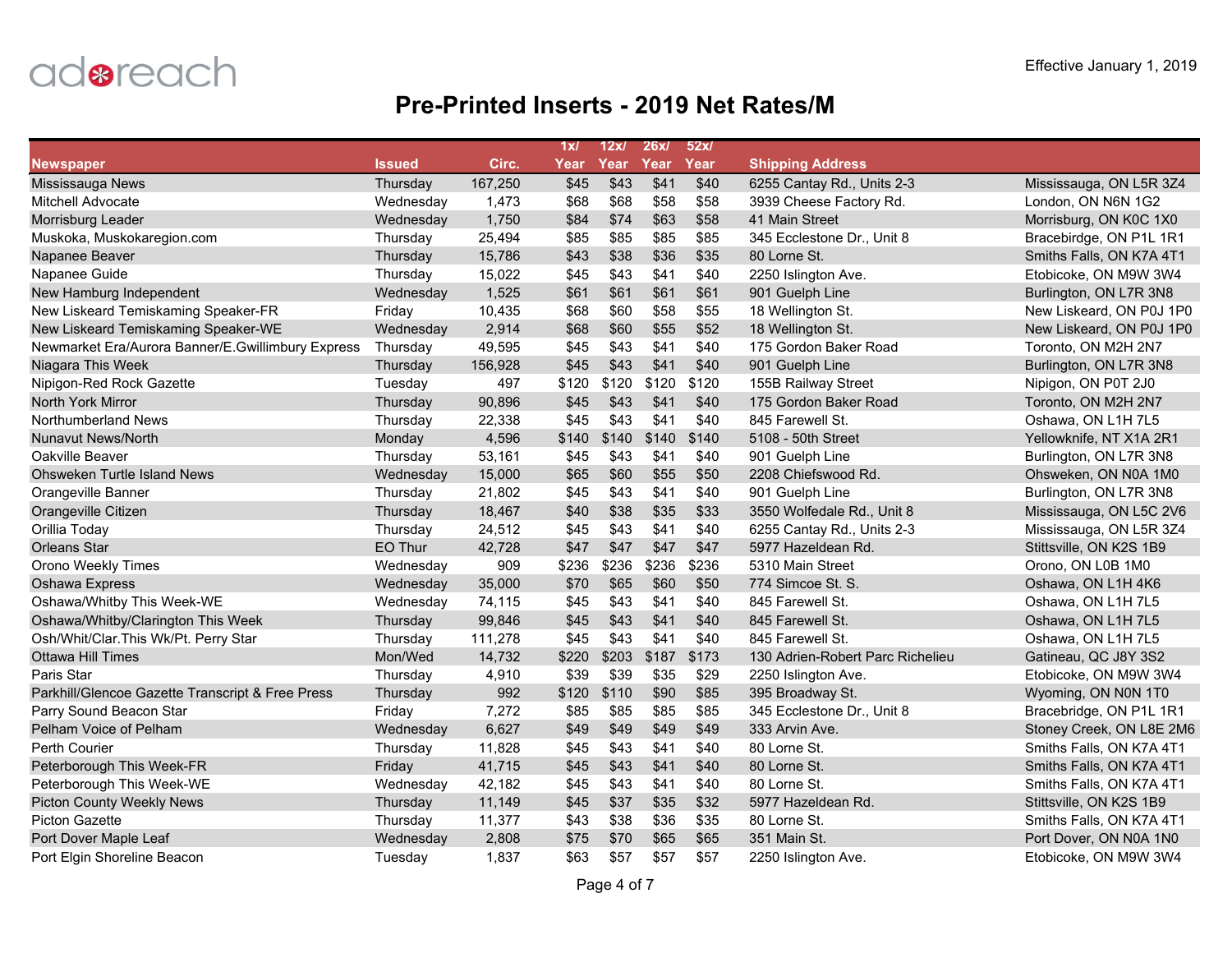

|                                                 |               |         | 1x/   | 12x   | 26x/  | 52x/  |                                         |                          |
|-------------------------------------------------|---------------|---------|-------|-------|-------|-------|-----------------------------------------|--------------------------|
| <b>Newspaper</b>                                | <b>Issued</b> | Circ.   | Year  | Year  | Year  | Year  | <b>Shipping Address</b>                 |                          |
| Port Perry Star                                 | Thursday      | 11,432  | \$45  | \$43  | \$41  | \$40  | 845 Farewell St.                        | Oshawa, ON L1H 7L5       |
| Port Perry/Uxbridge, The Standard               | Thursday      | 11,868  | \$95  | \$85  | \$75  | \$65  | 10 - 182 North Port Rd.                 | Port Perry, ON L9L 1B2   |
| <b>Prescott Journal</b>                         | Wednesday     | 1,099   | \$90  | \$90  | \$90  | \$90  | 3201 County Rd. 2                       | Prescott, ON K0E 1T0     |
| <b>Renfrew Mercury</b>                          | Thursday      | 11,942  | \$45  | \$43  | \$41  | \$40  | 80 Lorne St.                            | Smiths Falls, ON K7A 4T1 |
| Richmond Hill /Thornhill Liberal                | Thursday      | 84,542  | \$45  | \$43  | \$41  | \$40  | 175 Gordon Baker Road                   | Toronto, ON M2H 2N7      |
| Ridgetown Independent News                      | Wednesday     | 1,583   | \$100 | \$100 | \$90  | \$75  | 395 Broadway St.                        | Wyoming, ON N0N 1T0      |
| Sarnia Journal                                  | Thursday      | 30,000  | \$75  | \$75  | \$60  | \$60  | 322 Christina St. N.                    | Sarnia, ON N7S 5V5       |
| Sarnia/Lambton County This Week                 | Thursday      | 39,476  | \$55  | \$38  | \$34  | \$32  | 3000 Starway Ave.                       | Windsor, ON N8W 5P1      |
| Sault Ste. Marie This Week                      | Thursday      | 31,122  | \$56  | \$53  | \$49  | \$49  | 2250 Islington Ave.                     | Etobicoke, ON M9W 3W4    |
| Scarborough Mirror                              | Thursday      | 120,372 | \$45  | \$43  | \$41  | \$40  | 175 Gordon Baker Road                   | Toronto, ON M2H 2N7      |
| Seaforth Huron Expositor                        | Wednesday     | 1,082   | \$60  | \$55  | \$50  | \$50  | 3939 Cheese Factory Rd.                 | London, ON N6N 1G2       |
| <b>Shelburne Free Press</b>                     | Thursday      | 3,454   | \$90  | \$90  | \$90  | \$90  | 3550 Wolfedale Rd., Unit 8              | Mississauga, ON L5C 2V6  |
| Simcoe Times-Reformer                           | Wednesday     | 18,726  | \$56  | \$44  | \$42  | \$39  | 3000 Starway Ave.                       | Windsor, ON N8W 5P1      |
| Sioux Lookout Bulletin                          | Wednesday     | 4,397   | \$105 | \$95  | \$89  | \$87  | 1700 Church Ave., West Loading Dock, #4 | Winnipeg, MB R2X 3A2     |
| Sioux Lookout Wawatay News                      | Monthly       | 5,450   | \$99  | \$99  | \$99  | \$99  | 229 Pearl St., #105                     | Thunder Bay, ON P7B 1E3  |
| <b>Smiths Falls Record News</b>                 | Thursday      | 11,484  | \$45  | \$43  | \$41  | \$40  | 80 Lorne St.                            | Smiths Falls, ON K7A 4T1 |
| South Bruce Independent Extra                   | Thursday      | 7,325   | \$70  | \$65  | \$63  | \$60  | 395 Broadway St.                        | Wyoming, ON N0N 1T0      |
| St. Marys Independent                           | Thursday      | 4,392   | \$63  | \$63  | \$63  | \$63  | 3550 Wolfedale Rd., Unit 8              | Mississauga, ON L5C 2V6  |
| <b>Stoney Creek News</b>                        | Thursday      | 29,943  | \$45  | \$43  | \$41  | \$40  | 901 Guelph Line                         | Burlington, ON L7R 3N8   |
| Stouffville Sun-Tribune                         | Thursday      | 14,074  | \$45  | \$43  | \$41  | \$40  | 175 Gordon Baker Road                   | Toronto, ON M2H 2N7      |
| Strathroy Middlesex Age Dispatch                | Thursday      | 15,150  | \$60  | \$58  | \$55  | \$50  | 3939 Cheese Factory Rd.                 | London, ON N6N 1G2       |
| Sturgeon Falls, West Nipissing Tribune          | Wednesday     | 1,639   | \$105 | \$105 | \$100 | \$95  | 34 Fir Lane                             | Sudbury, ON P3E 4P2      |
| <b>Sudbury Northern Life</b>                    | Thursday      | 44,106  | \$50  | \$44  | \$42  | \$40  | 2335 Lasalle Blvd.                      | Sudbury, ON P3A 2A9      |
| Terrace Bay-Schreiber News                      | Tuesday       | 291     | \$120 | \$120 | \$120 | \$120 | 155B Railway Street                     | Nipigon, ON P0T 2J0      |
| <b>Thamesville Herald</b>                       | Wednesday     | 814     | \$90  | \$90  | \$90  | \$90  | 395 Broadway St.                        | Wyoming, ON N0N 1T0      |
| <b>Thessalon North Shore Sentinel</b>           | Wednesday     | 1,613   | \$60  | \$60  | \$60  | \$60  | 359 River Road North                    | Thessalon, ON P0R 1L0    |
| <b>Thunder Bay Source</b>                       | Thursday      | 43,170  | \$47  | \$47  | \$47  | \$47  | 1142 Russell St.                        | Thunder Bay, ON P7B 5N2  |
| <b>Tillsonburg Independent News</b>             | Wednesday     | 10,355  | \$56  | \$54  | \$52  | \$49  | 3000 Starway Ave.                       | Windsor, ON N8W 5P1      |
| <b>Timmins Times</b>                            | Thursday      | 17,900  | \$58  | \$57  | \$56  | \$55  | 2250 Islington Ave.                     | Etobicoke, ON M9W 3W4    |
| Toronto Bloor West-Parkdale Neighbourhood Voice | Thursday      | 39,877  | \$45  | \$43  | \$41  | \$40  | 175 Gordon Baker Road                   | Toronto, ON M2H 2N7      |
| Toronto City Centre-York Neighbourhood Voice    | Thursday      | 44,726  | \$45  | \$43  | \$41  | \$40  | 175 Gordon Baker Road                   | Toronto, ON M2H 2N7      |
| Toronto Correio da Manha                        | Tue/Fri       | 17,800  | \$55  | \$49  | \$45  | \$45  | 3111 Dufferin St., 2nd Flr., Ste. 202   | Toronto, ON M6A 2S7      |
| <b>Toronto Correo Canadiense</b>                | Thursday      | 20,000  | \$55  | \$49  | \$45  | \$45  | 1110-A Wilson Ave., Suite 202           | Toronto, ON M3M 1G7      |
| <b>Toronto NOW</b>                              | Thursday      | 85,645  | \$40  | \$37  | \$33  | \$30  | 2250 Islington Ave., Docks A, B, C, D   | Etobicoke, ON M9W 3W3    |
| <b>Toronto Russian Express</b>                  | Friday        | 9,000   | \$65  | \$65  | \$65  | \$65  | 1881 Steeles Ave. W., Ste. 207A         | North York, ON M3H 5Y4   |
| Toronto Salam Toronto                           | Thursday      | 7,400   | \$63  | \$57  | \$52  | \$47  | 287 Bridgeland Ave.                     | Toronto, ON M6A 1Z6      |
| <b>Toronto Sunday Times</b>                     | Thursday      | 30,500  | \$35  | \$35  | \$35  | \$35  | 7111 Syntex Dr., 3rd Floor              | Mississauga, ON L5N 8C3  |
| Toronto Weekly Punjabi Awaaz                    | Friday        | 9,900   | \$54  | \$54  | \$54  | \$54  | Call for Shipping Address               | , ON                     |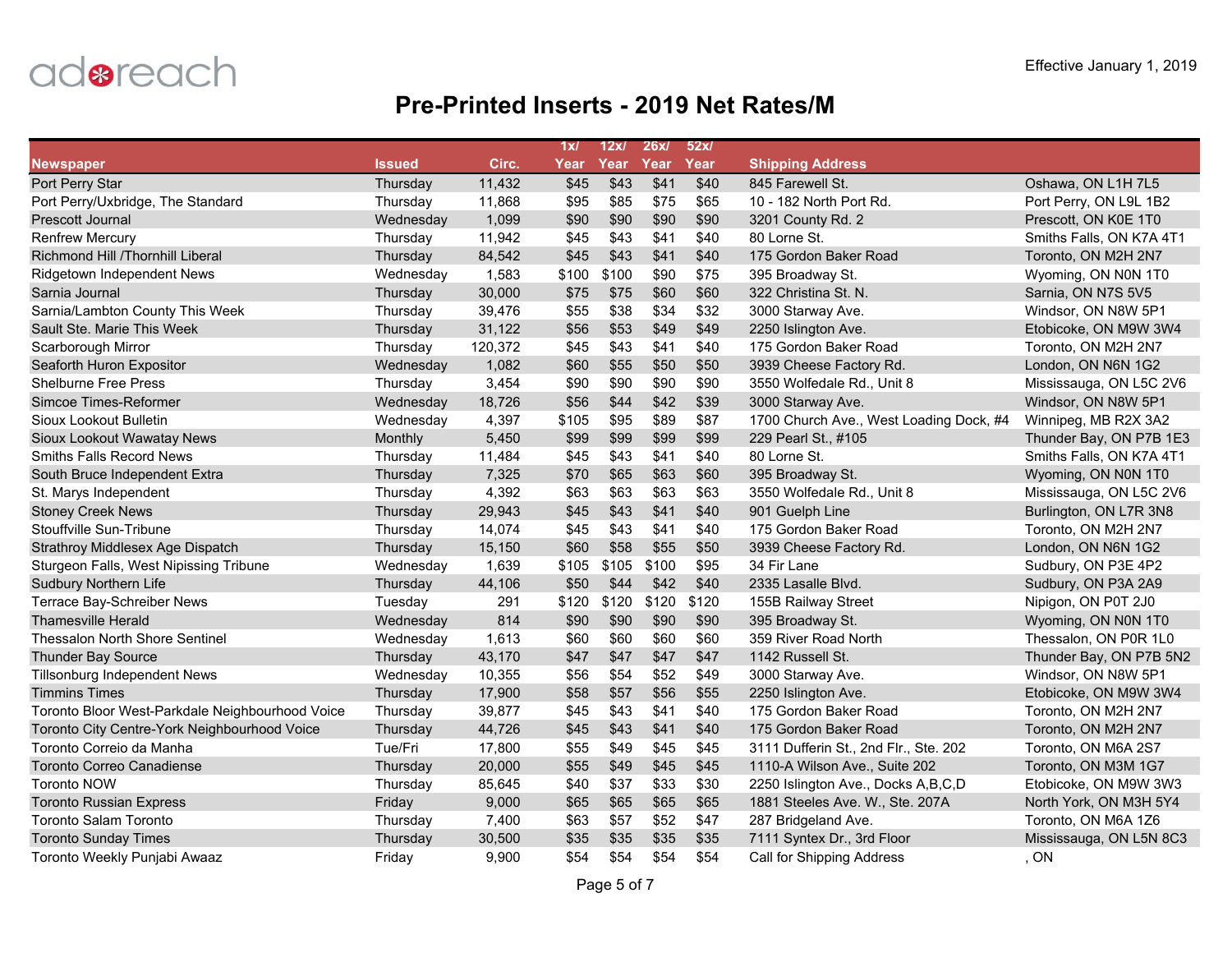

|                                  |               |        | 1x/  | 12x  | 26x/ | 52x/ |                           |                           |
|----------------------------------|---------------|--------|------|------|------|------|---------------------------|---------------------------|
| <b>Newspaper</b>                 | <b>Issued</b> | Circ.  | Year | Year | Year | Year | <b>Shipping Address</b>   |                           |
| <b>Toronto Weekly Voice</b>      | Friday        | 29,300 | \$54 | \$54 | \$54 | \$54 | Call for Shipping Address | . ON                      |
| Trenton Trentonian               | Thursday      | 15,160 | \$45 | \$37 | \$35 | \$32 | 5977 Hazeldean Rd.        | Stittsville, ON K2S 1B9   |
| <b>Tweed News</b>                | Wednesday     | 801    | \$60 | \$60 | \$60 | \$60 | 242 Victoria Street N.    | Tweed, ON K0K 3J0         |
| Uxbridge Cosmos                  | Thursday      | 8,850  | \$40 | \$40 | \$40 | \$40 | 8 High Meadow Place       | North York, ON M9L 2Z5    |
| Uxbridge Times-Journal           | Thursday      | 8,745  | \$45 | \$43 | \$41 | \$40 | 845 Farewell St.          | Oshawa, ON L1H 7L5        |
| Vankleek Hill Review             | Wednesday     | 3,050  | \$93 | \$93 | \$81 | \$81 | 76 Main Street            | Vankleek Hill, ON K0B 1R0 |
| Vaughan Citizen                  | Thursday      | 58,413 | \$45 | \$43 | \$41 | \$40 | 175 Gordon Baker Road     | Toronto, ON M2H 2N7       |
| <b>Walkerton Herald Times</b>    | Thursday      | 1,081  | \$75 | \$75 | \$75 | \$75 | 901 Guelph Line           | Burlington, ON L7R 3N8    |
| <b>Wallaceburg Courier Press</b> | Thursday      | 8,914  | \$45 | \$38 | \$36 | \$34 | 3000 Starway Ave.         | Windsor, ON N5W 5P1       |
| Wasaga/Stayner Sun               | Thursday      | 13,239 | \$75 | \$75 | \$75 | \$75 | 21 Patterson Rd., Unit 21 | Barrie, ON L4N 7W6        |
| Waterdown Flamborough Review     | Thursday      | 14,187 | \$45 | \$43 | \$41 | \$40 | 901 Guelph Line           | Burlington, ON L7R 3N8    |
| Waterloo Chronicle               | Thursday      | 30,611 | \$45 | \$43 | \$41 | \$40 | 44 Frid Street            | Hamilton, ON L8N 3G3      |
| Wawa Algoma News Review          | Wednesday     | 532    | \$58 | \$58 | \$58 | \$58 | 33 Ste. Marie St.         | Wawa, ON P0S 1K0          |
| West Lorne West Elgin Chronicle  | Thursday      | 5,647  | \$70 | \$70 | \$70 | \$70 | 2250 Islington Ave.       | Etobicoke, ON M9W 3W4     |
| <b>Westport Review-Mirror</b>    | Thursday      | 1,611  | \$65 | \$60 | \$55 | \$50 | 43 Bedford St.            | Westport, ON K0G 1X0      |
| <b>Wiarton Echo</b>              | Tuesday       | 1,143  | \$57 | \$47 | \$45 | \$43 | 2250 Islington Ave.       | Etobicoke, ON M9W 3W4     |
| <b>Winchester Press</b>          | Wednesday     | 2,727  | \$90 | \$90 | \$90 | \$90 | 3201 County Rd. 2         | Prescott, ON K0E 1T0      |
| Wingham Advance Times            | Wednesday     | 735    | \$75 | \$75 | \$75 | \$75 | 901 Guelph Line           | Burlington, ON L7R 3N8    |